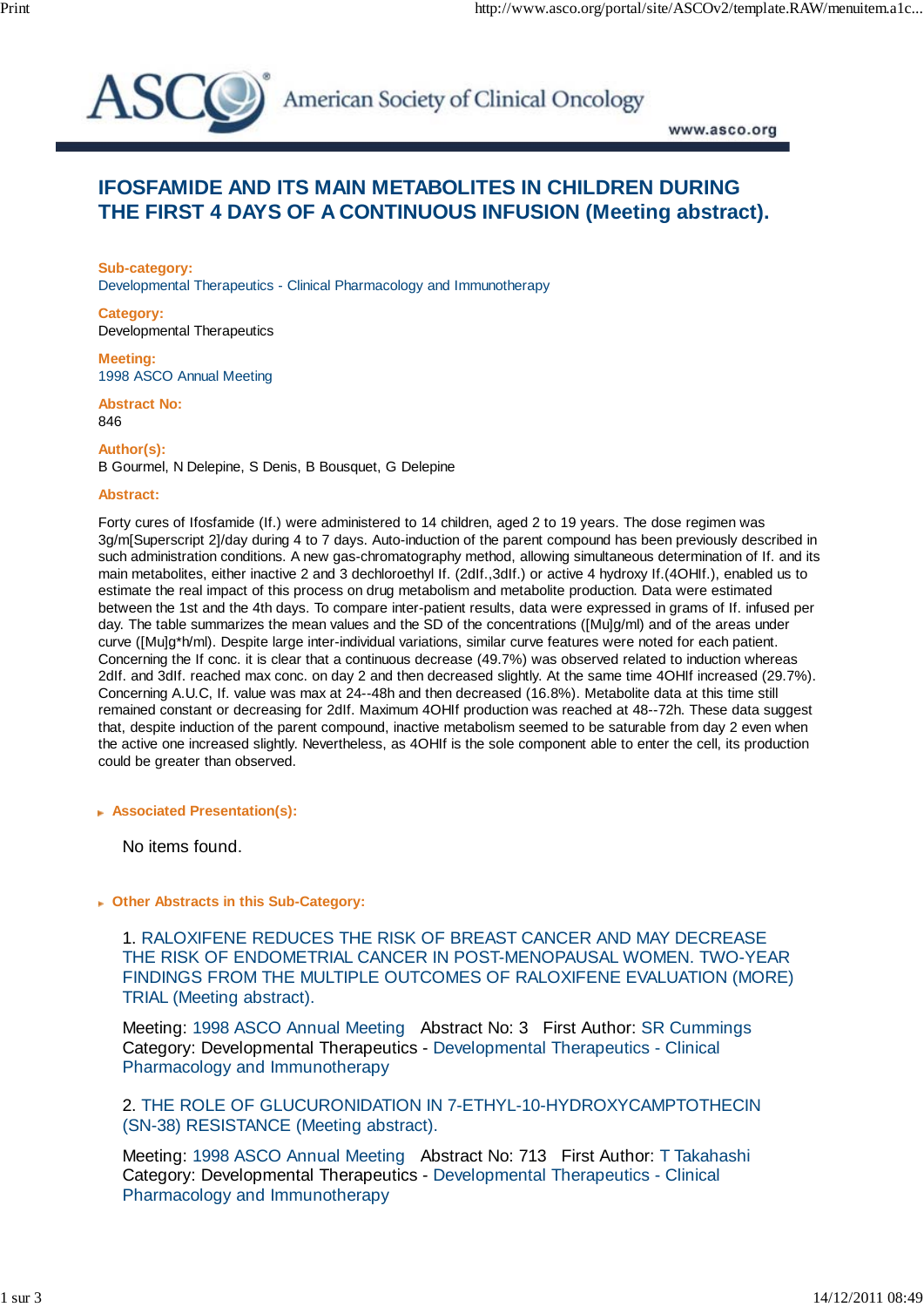3. BILIRUBIN (BIL) AND SN-38 METABOLISM: PHARMACODYNAMICS OF CPT-11 TOXICITY (Meeting abstract).

Meeting: 1998 ASCO Annual Meeting Abstract No: 714 First Author: E Wasserman Category: Developmental Therapeutics - Developmental Therapeutics - Clinical Pharmacology and Immunotherapy

More...

 **Abstracts by B Gourmel:**

1. Adjustment of DOSE of ifosfamide (If.) in children after the first treatment session.

Meeting: 2008 ASCO Annual Meeting Abstract No: 10038 First Author: B. Gourmel III Category: Pediatric Oncology - Pediatric Solid Tumors

2. Ifosfamide given once every other week: A clinical and pharmacological study.

Meeting: 2007 ASCO Annual Meeting Abstract No: 13008 First Author: W. Cacheux Category: Developmental Therapeutics - Clinical Pharmacology and Immunotherapy - Pharmacology/Pharmacokinetics

 3. Pharmacokinetic evaluation of the Auto-Inductive effect of a single dose of Ifosfamide administred each 15 days

Meeting: 2005 ASCO Annual Meeting Abstract No: 2111 First Author: b. gourmel Category: Developmental Therapeutics - Clinical Pharmacology and Immunotherapy - Pharmacology/Pharmacokinetics

More...

## **Presentations by B Gourmel:**

1. Adjustment of DOSE of ifosfamide (If.) in children after the first treatment session.

Meeting: 2008 ASCO Annual Meeting Presenter: Bernard Gourmel, MD Session: Pediatric Cancer (General Poster Session)

 2. Variation of the metabolite index of ifosfamide metabolites during a 5-day continuous injection in children

Meeting: 2003 ASCO Annual Meeting Presenter: Bernard Gourmel, MD Session: Pediatric Oncology: Leukemia and Developmental Therapeutics (General Poster Session)

 3. Comparaison Of The Induction Effect Of Ifosfamide In Children And Adult Population During Continuous Infusion. Consequences On Its Metabolites

Meeting: 2001 ASCO Annual Meeting Presenter: Bernard Gourmel Session: Clinical Pharmacology (General Poster Session)

More...

## *Educational Book Manuscripts by B Gourmel***:**

No items found.